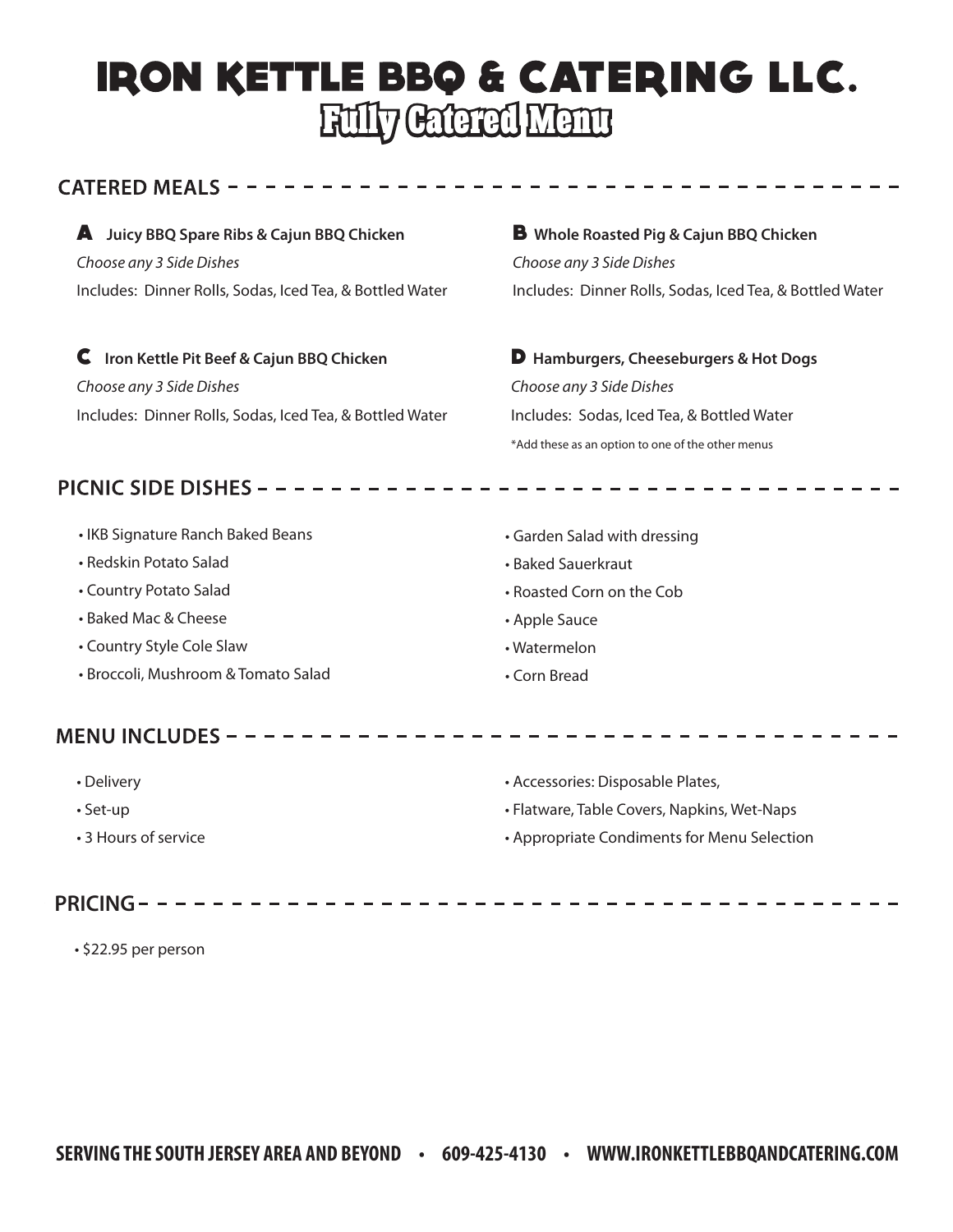# **IRON KETTLE BBQ & CATERING LLC.** Create Your Own Menu

You may use the following list of menu choices to design your own special menu. A typical menu has 3-4 Hors D'oeuvres, 2-3 Entreés, 2 Hot Sides, 2 Cold Sides, 1-2 Desserts and Beverages. Once you have decided on the items, we will submit a proposal for your event. If you have any questions, please call one of our party consultants. If you don't see what you want, just ask!

#### • Mushrooms Stuffed with Mild Italian Sausage • Pigs in a Blanket • Baby Back Spare Ribs • Seafood options (see next page) • Grilled Pizza options (see below) • Jalepeño Poppers • Sliders (many varities, pick from below) • Chicken Wings SANDWICHES -----------------------------------• BBQ Pulled Pork • Chicken Parmesan Sandwich • Philly Steak Sandwich • Mild Italian Sausage Sandwich • Boneless Rib-eye Steak Sandwich with Peppers & Onions • Hand Carved Top Round Roast Beef Sandwich • BBQ Meat Loaf Sandwich with Horseradish Sauce • BBQ Meat Loaf Supreme Sandwich • 8 oz. Grilled Chicken Sandwich • Grilled Flat Bread Sandwich with IKB Special Sauce • Chicken Steak Sandwich (Choice of Grilled Chicken, Beef or BBQ Pulled Pork) • 8oz. or 10oz. Filet • New York Strip • Prime Rib with "Au Jus" sauce • Boneless Rib-eye  $CHICKEN - - -$ - - - - - - - - - - **-**• 8oz. Grilled Chicken Breast • Fried Chicken • Breaded Chicken Tenderloins • Chicken Parmesan Choice of Toppings: Cheese, Pepperoni, Sausage, BBQ Pulled Pork, Peppers & Onions

(CREATE YOUR OWN MENU CONTINUES ON NEXT PAGE)

**SERVING THE SOUTH JERSEY AREA AND BEYOND • 609-425-4130 • WWW.IRONKETTLEBBQANDCATERING.COM**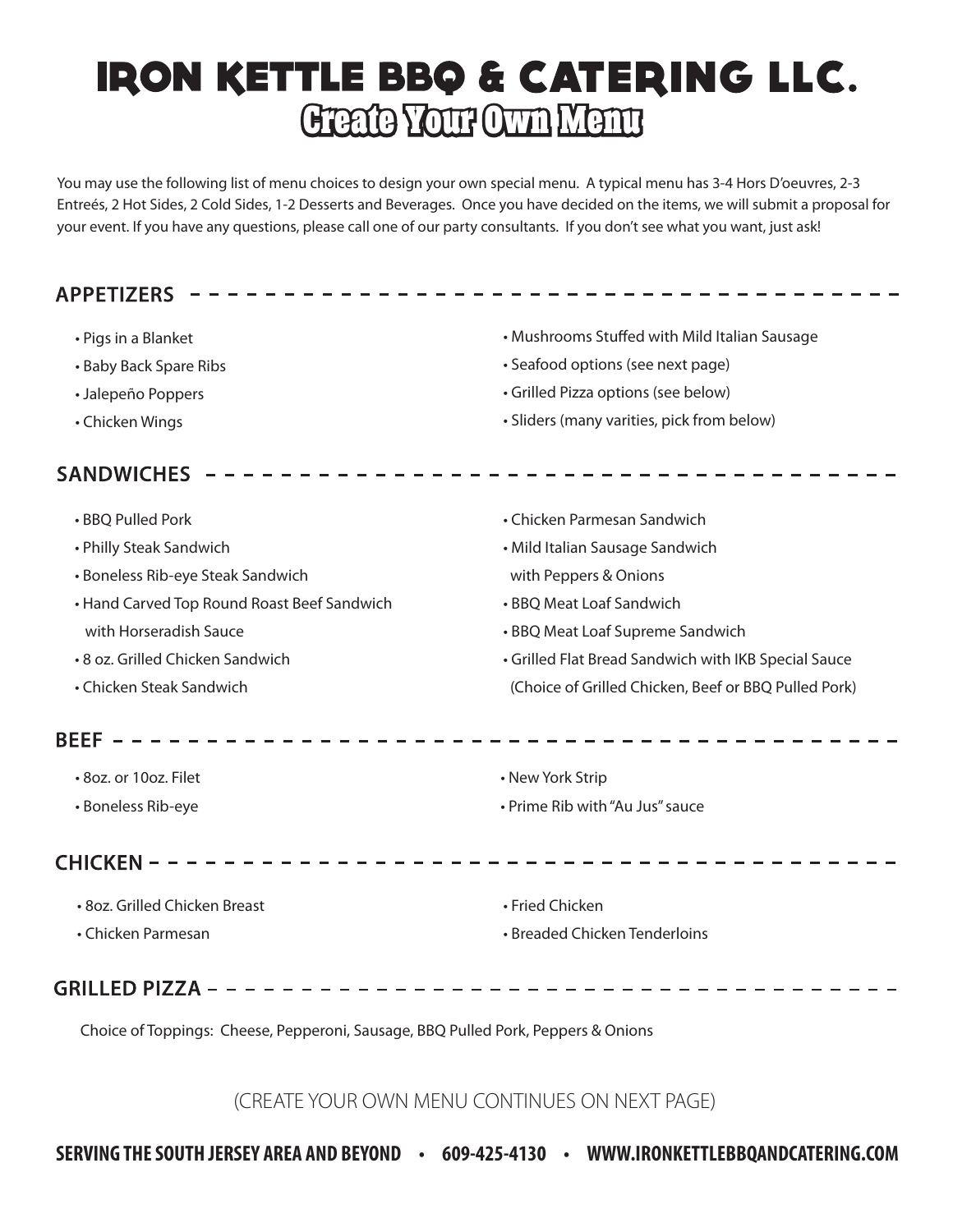## **IRON KETTLE BBQ & CATERING LLC.** Create Your Own Menu

(CONTINUED)

| • Steamed Clams with drawn butter             | • Tuna                             |
|-----------------------------------------------|------------------------------------|
| • Shrimp (steamed U-peel, sautéed & cocktail) | • Mahi Mahi                        |
| · Salmon                                      | • Scallops                         |
| • Flounder                                    | • Bacon Wrapped Scallops           |
| $SIDES -$                                     |                                    |
| • Country Style Mashed Potatoes               | • Collard Green                    |
| • Parsley Potatoes                            | • Broccoli                         |
| • Baked Potatoes                              | • Asparagus                        |
| • French Fries                                | • Long Grain & Wild Rice           |
| • German Potato Salad                         | • Onion Rings                      |
| • Spinach                                     |                                    |
| <b>DESSERTS -</b>                             |                                    |
| • Sliced Watermelon                           | • Assorted Cookie & Brownie Tray   |
| • Honeydew & Cantaloupe                       | • Specialty Cakes (many varieties) |
| • Variety of Pudding                          | • Baked Apple or Peach Cobbler     |
| • Decorated Sheet Cake                        | • Cheese Cake (many varieties)     |
| <b>BEVERAGES</b>                              |                                    |

Hot Coffee, Hot Tea, Iced Tea, Lemonade & Iced Tea Lemonade

### 

Lemonade Smoothies, Strawberry-Banana Smoothies, Mixed Fruit Smoothies & Berry Smoothies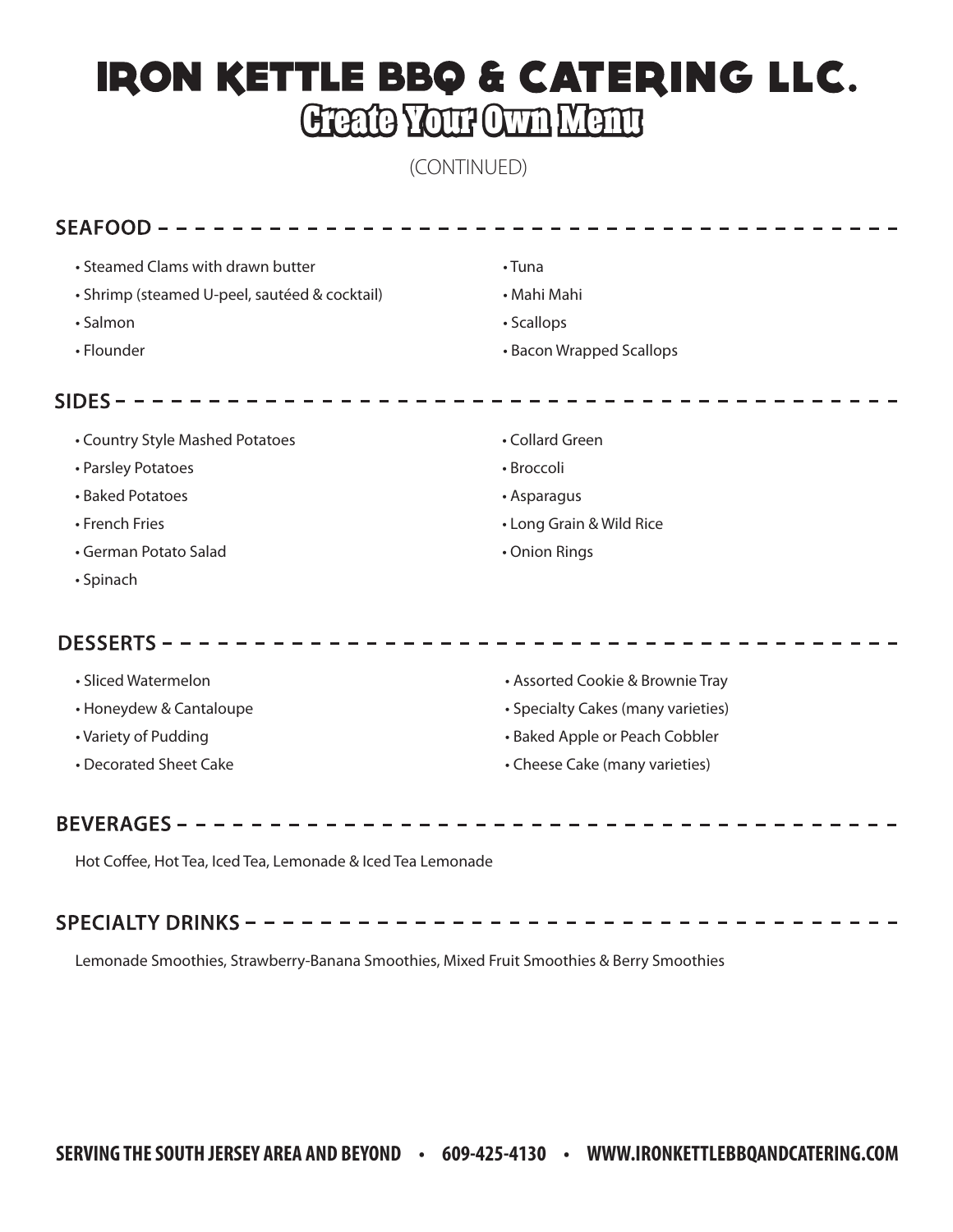## **IRON KETTLE BBQ & CATERING LLC.** Whole Roasted Pigs

#### $SIZES - - - - -$

\* One pound per person suggested. Prices and sizes are subject to change.

| · Piglet (30-40 pounds)             | • Medium (70-80 pounds)        |
|-------------------------------------|--------------------------------|
| Just right for a small get together | For a larger corporate meeting |
| • Small (50-60 pounds)              | • Large (90-100 pounds)        |
| Good for a backyard pool party      | Perfect for large groups       |

#### 

| • Piglet\$225      | · Medium\$325      |
|--------------------|--------------------|
| $\cdot$ Small\$275 | $\cdot$ Large\$400 |

### WHOLE PIGS WITH SAUERKRAUT, ROLLS & BBQ SAUCE - - - - - - - - - - - - - -

| • Piglet\$250 | · Medium\$370      |
|---------------|--------------------|
| • Small\$310  | $\cdot$ Large\$455 |

#### 

| • 16 oz. Bottle Iron Ketlle's Famous BBQ Sauce\$6   | • Delivery (10 mile)\$65.00 |
|-----------------------------------------------------|-----------------------------|
| · Pig Carver for two hours (includes delivery)\$175 | • Delivery (25 mile)\$85.00 |